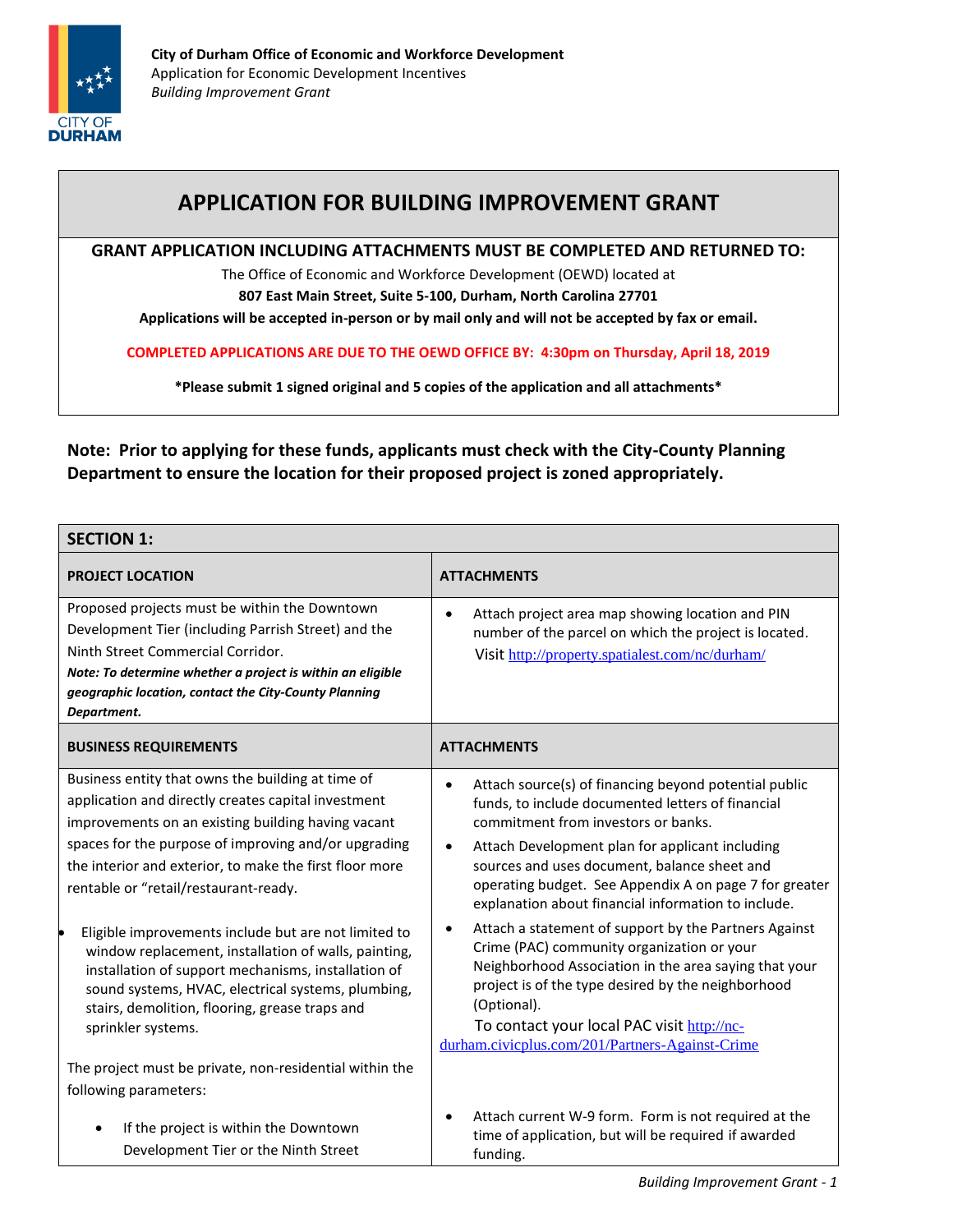

| Commercial Corridor, the minimum total<br>project capital investment must be at least<br>\$225,000.00 and not exceed \$1,000,000.00.<br>The Building Improvement Grant maximum<br>award can be \$75,000.00.<br><b>Note:</b> Only funds spent on work performed after City   |                                                                                                          |  |  |
|-----------------------------------------------------------------------------------------------------------------------------------------------------------------------------------------------------------------------------------------------------------------------------|----------------------------------------------------------------------------------------------------------|--|--|
| approval of the grant are eligible to be reimbursed.<br>Funds will be disbursed by cost reimbursement upon<br>completion of project and submission of appropriate<br>documentation proving compliance (i.e. cancelled<br>checks, etc.) with relevant compliance guidelines. |                                                                                                          |  |  |
| <b>PROGRAM ELIGIBILITY</b>                                                                                                                                                                                                                                                  | <b>ATTACHMENTS</b>                                                                                       |  |  |
| The eligibility for public incentive payment and the<br>amount of payment would be based upon the<br>likelihood of success of the project and the need for<br>public funds; as determined by a competitive scoring<br>process based upon submitted proposals.               | Attach quote from contractor or architect for total cost<br>$\bullet$<br>of project with design drawings |  |  |
| TIMELINES/DISBURSEMENT OF FUNDS                                                                                                                                                                                                                                             |                                                                                                          |  |  |
| Projects would need to be completed no later than 18 months after City approval.                                                                                                                                                                                            |                                                                                                          |  |  |
|                                                                                                                                                                                                                                                                             |                                                                                                          |  |  |
| <b>FUNDING GUIDELINES</b>                                                                                                                                                                                                                                                   |                                                                                                          |  |  |

### **SCORING CRITERIA**

Applications will be scored using the criteria stated in Appendix B.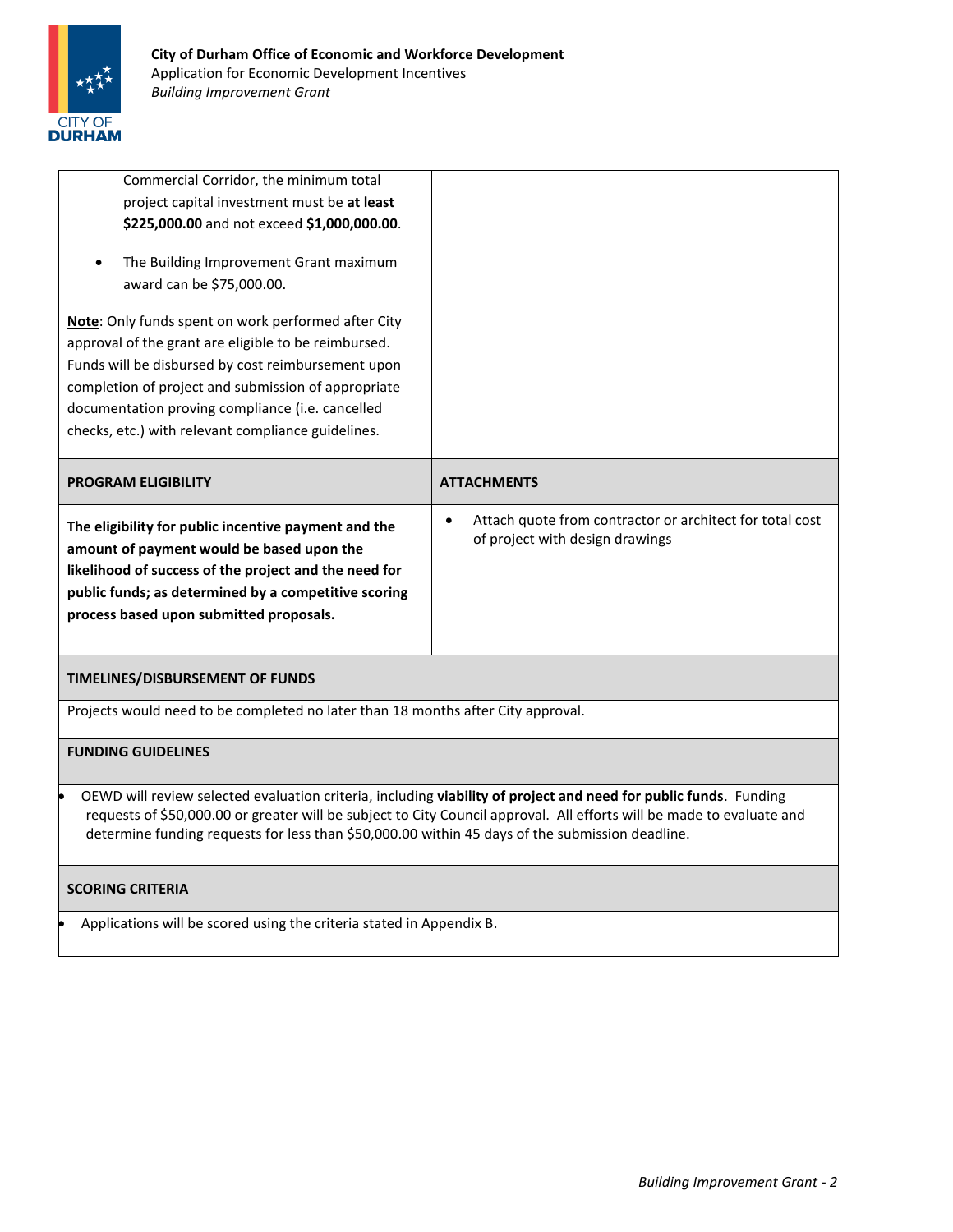

| <b>SECTION 2</b>                                                                 |                   |                                                                                                                                                                                                                                |  |  |
|----------------------------------------------------------------------------------|-------------------|--------------------------------------------------------------------------------------------------------------------------------------------------------------------------------------------------------------------------------|--|--|
| The following sections of the application are to be completed by the APPLICANT.  |                   |                                                                                                                                                                                                                                |  |  |
| Complete within the form, as the space will expand as more information is added. |                   |                                                                                                                                                                                                                                |  |  |
| <b>APPLICANT INFORMATION</b>                                                     |                   |                                                                                                                                                                                                                                |  |  |
| <b>Street Address</b><br><b>Applicant Name</b>                                   |                   |                                                                                                                                                                                                                                |  |  |
| <b>Mailing address</b>                                                           |                   |                                                                                                                                                                                                                                |  |  |
| <b>Name of Business that</b><br>City / State/Zip<br><b>Owns Property</b>         |                   |                                                                                                                                                                                                                                |  |  |
| <b>Contact Person</b>                                                            |                   |                                                                                                                                                                                                                                |  |  |
| <b>Title</b><br>Phone                                                            |                   |                                                                                                                                                                                                                                |  |  |
| Ext                                                                              |                   |                                                                                                                                                                                                                                |  |  |
| <b>Email Address</b><br><b>Company website</b>                                   |                   |                                                                                                                                                                                                                                |  |  |
| <b>Alt Phone</b><br>Fax                                                          |                   |                                                                                                                                                                                                                                |  |  |
| # of years in business                                                           |                   |                                                                                                                                                                                                                                |  |  |
| <b>Tax Status of Business</b>                                                    | For Profit        |                                                                                                                                                                                                                                |  |  |
| (check all that apply)<br>Sole Proprietorship                                    |                   | Not-for-profit (Designation)                                                                                                                                                                                                   |  |  |
| <b>Legal Status of</b><br>Corporation (Designation)                              | $\blacksquare$    | Other and the control of the control of the control of the control of the control of the control of the control of the control of the control of the control of the control of the control of the control of the control of th |  |  |
| <b>Business:</b><br>Partnership                                                  |                   |                                                                                                                                                                                                                                |  |  |
|                                                                                  |                   |                                                                                                                                                                                                                                |  |  |
| How long has the                                                                 | Is the property   | $\Box$ Yes                                                                                                                                                                                                                     |  |  |
| applicant owned the<br>property?                                                 | currently vacant? | <b>No</b><br>$\Box$                                                                                                                                                                                                            |  |  |
| Level of experience                                                              |                   |                                                                                                                                                                                                                                |  |  |
| applicant or                                                                     |                   |                                                                                                                                                                                                                                |  |  |
| development partner<br>has developing                                            |                   |                                                                                                                                                                                                                                |  |  |
| comparable projects                                                              |                   |                                                                                                                                                                                                                                |  |  |
| successfully                                                                     |                   |                                                                                                                                                                                                                                |  |  |
|                                                                                  |                   |                                                                                                                                                                                                                                |  |  |
|                                                                                  |                   |                                                                                                                                                                                                                                |  |  |
|                                                                                  |                   |                                                                                                                                                                                                                                |  |  |
| $\Box$ Yes<br>Has a tenant or lease                                              |                   |                                                                                                                                                                                                                                |  |  |
| <b>No</b><br>agreement been<br>$\perp$                                           |                   |                                                                                                                                                                                                                                |  |  |
| secured by the building<br>owner                                                 |                   |                                                                                                                                                                                                                                |  |  |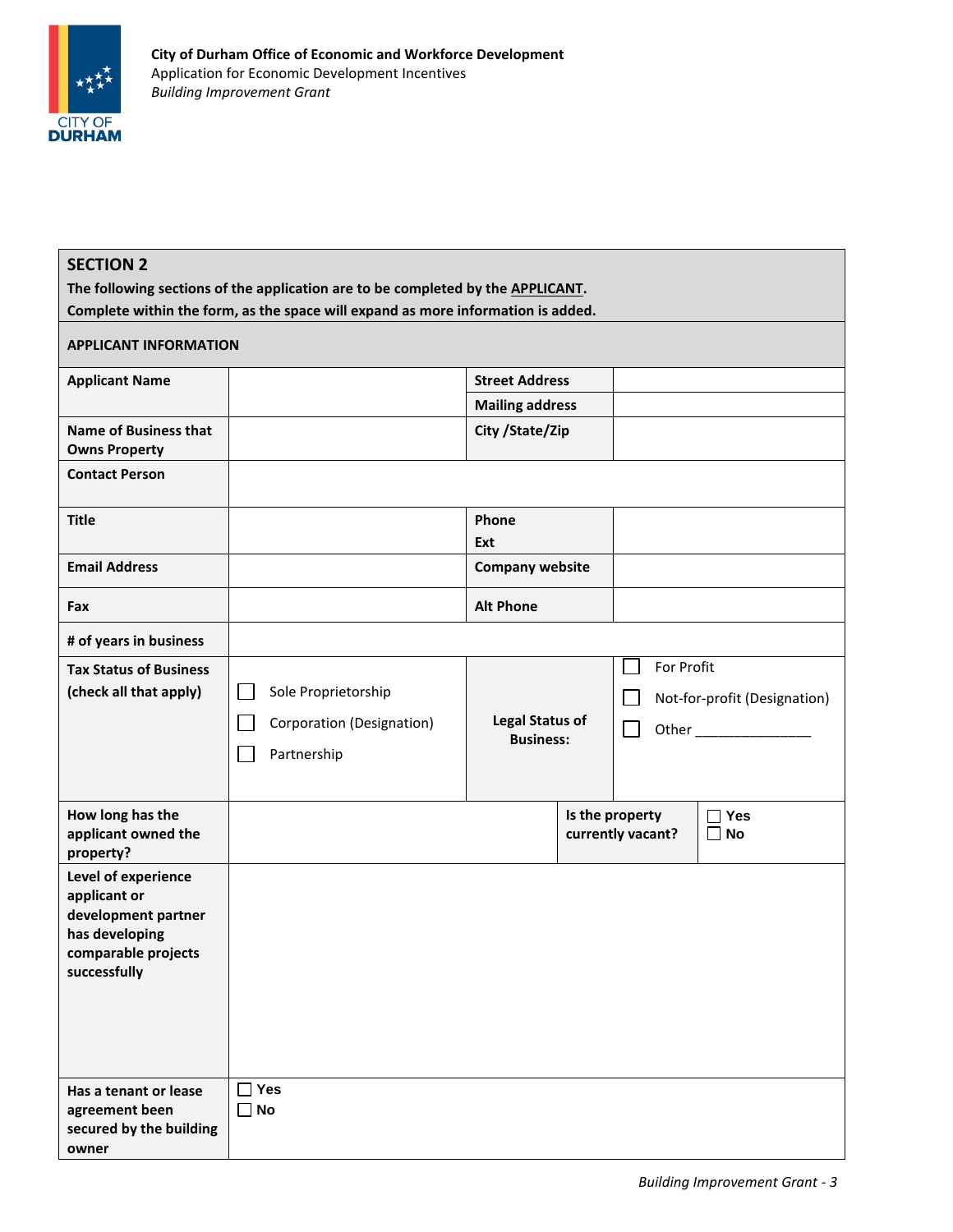

| <b>SECTION 3</b>                                                                                                                                                                                                   |                                          |    |
|--------------------------------------------------------------------------------------------------------------------------------------------------------------------------------------------------------------------|------------------------------------------|----|
| <b>FINANCIAL NEED</b>                                                                                                                                                                                              |                                          |    |
| Provide the total project capital investment<br>(must be private, non-residential capital<br>investment). See Section 1 Business<br>Requirements for minimum investment per<br>eligible area                       | \$                                       |    |
| Amount of public funds requested                                                                                                                                                                                   | \$<br>Amount<br>financed by<br>applicant | \$ |
| Statement explaining need for public funds                                                                                                                                                                         |                                          |    |
| Provide a financial analysis that supports the<br>viability of the project, including details<br>explaining how the project will be funded<br>completely (i.e. bank loan, private equity, city<br>incentive, etc.) |                                          |    |

#### **SECTION 4 OVERVIEW OF PROJECT Physical address of proposed project** Parcel PIN # of proposed project. Visit [http://property.spatialest.com](http://property.spatialest.com/nc/durham/) [/nc/durham/](http://property.spatialest.com/nc/durham/) to determine PIN **Is the property located on a public transportation route?** To view routes, visit <http://godurhamtransit.org/> **Yes No Is the property designated as historic property or within a historic district? Visit The Durham City-County Planning Department to determine**  [http://durhamnc.gov/338/City](http://durhamnc.gov/338/City-County-Planning) [-County-Planning](http://durhamnc.gov/338/City-County-Planning) **Yes No** Do you have a statement of support for the project from the local Partners Against Crime (PAC) Committee or Neighborhood Association? Contact your local PAC at [http://nc-durham.civicplus.com/201/Partners-](http://nc-durham.civicplus.com/201/Partners-Against-Crime)**Yes No**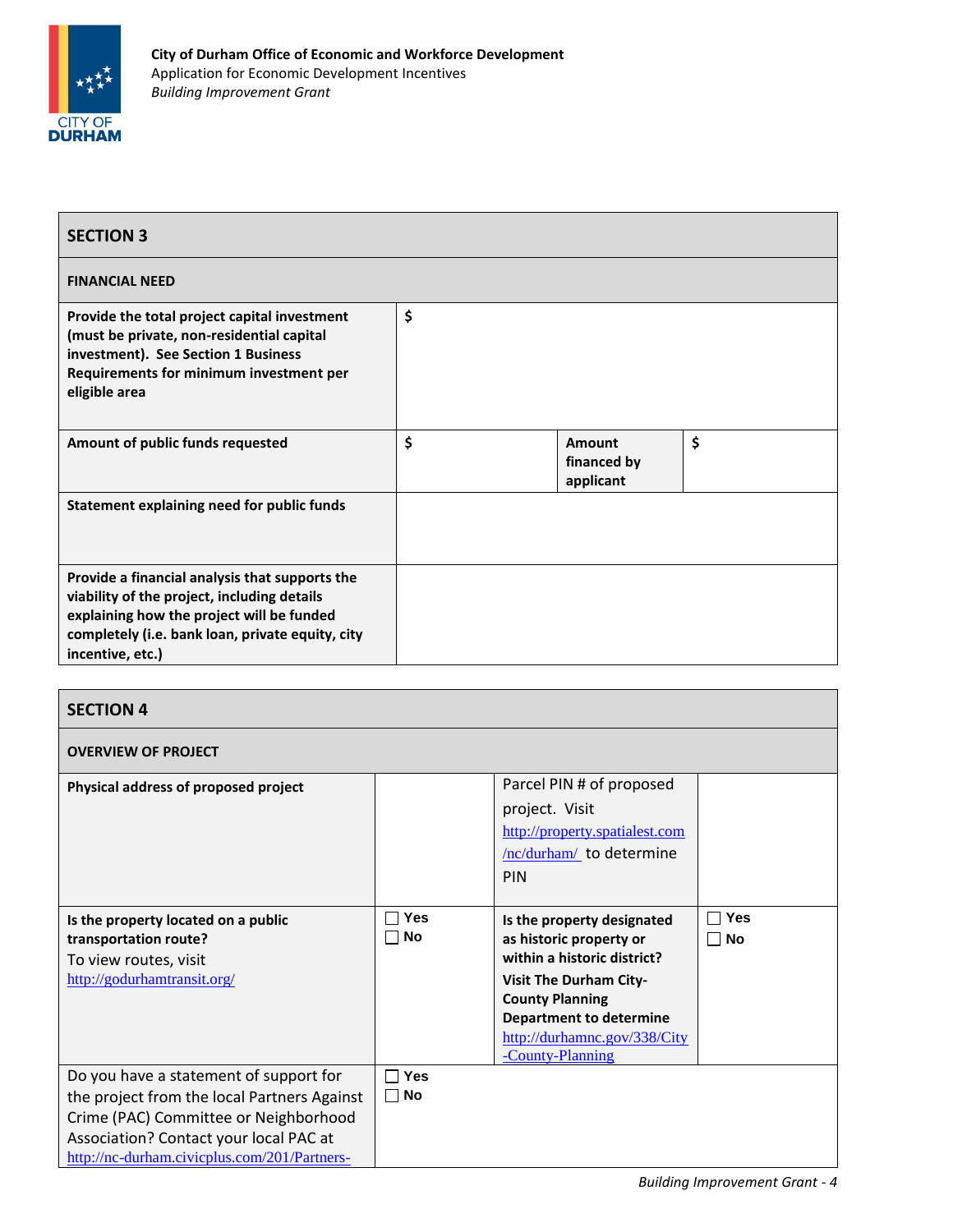

| <b>Against-Crime</b>                                                   |                    |                         |
|------------------------------------------------------------------------|--------------------|-------------------------|
| <b>Estimated start date and completion date if</b><br>grant is awarded | <b>Start Date:</b> | <b>Completion Date:</b> |

| <b>SECTION 5</b><br>(Limit response to 500 words)                                                                                                                                                                                                                                                                                                |  |  |  |
|--------------------------------------------------------------------------------------------------------------------------------------------------------------------------------------------------------------------------------------------------------------------------------------------------------------------------------------------------|--|--|--|
| <b>PROJECT DETAILS</b>                                                                                                                                                                                                                                                                                                                           |  |  |  |
| Provide a brief description of the project,<br>1.<br>intended use of the development, square<br>footage                                                                                                                                                                                                                                          |  |  |  |
| Is proposed project consistent with relevant<br>2.<br>design plans approved by City Council? If<br>so, please explain. Plans are: The Updated<br>Downtown Durham Master Plan (May<br>2018), City Center Retail Strategy, and the<br>RKG Neighborhood Assessment and Plan.<br>To review plans visit<br>http://durhamnc.gov/593/Publications-Forms |  |  |  |
| Describe sustainable measures which will be<br>3.<br>utilized in considering the environment<br>during construction/deconstruction                                                                                                                                                                                                               |  |  |  |
| Describe any of the following items that may be<br>4.<br>provided (in kind only): Enhancement to parks,<br>plazas, greenways, parking, street activity or<br>accommodations for pedestrian amenities such                                                                                                                                        |  |  |  |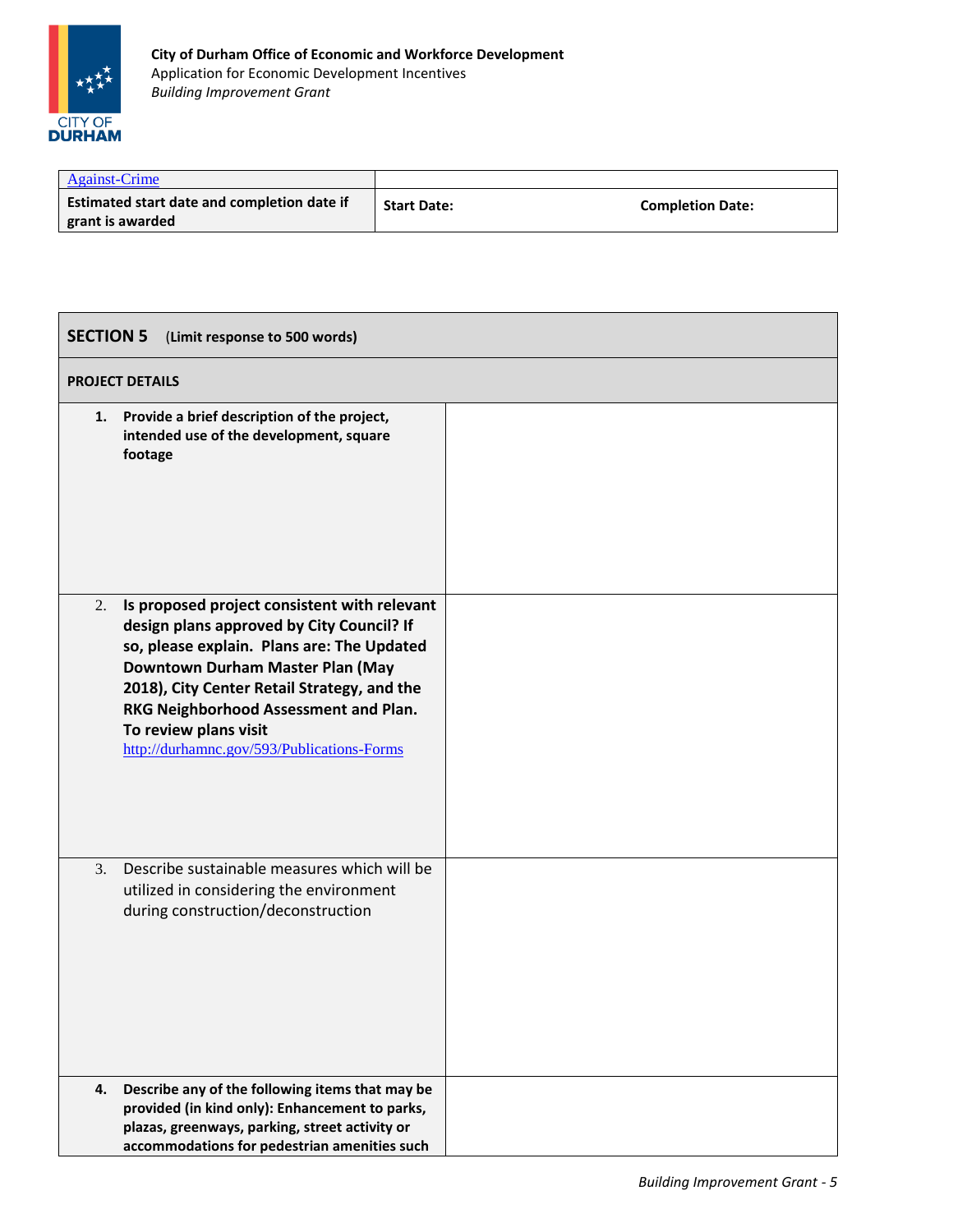

| as bike racks, transit shelters, etc. |  |
|---------------------------------------|--|
|                                       |  |
|                                       |  |

| FOR INTERNAL USE ONLY         |                                                               |                                  |  |
|-------------------------------|---------------------------------------------------------------|----------------------------------|--|
| Project Location              | Downtown Development Tier<br>Ninth Street Commercial Corridor |                                  |  |
| Date Application<br>Received: |                                                               | Date<br>Application<br>Complete: |  |
| Reviewed By:                  |                                                               | Date:                            |  |
| Approved By:                  |                                                               | Date:                            |  |

I certify to the City of Durham that ALL of the information contained in this application is true and correct to the best of my knowledge. I agree to supplement this application with such additional information as may be requested in order to provide the most accurate and complete picture of my company and the timing of the project for which I am seeking incentive funding. I acknowledge the requested incentives constitute a bonafide inducement for my company to undertake this project, without which inducements my company would be less likely to pursue this project.

## **\*Please submit 1 signed original and 5 copies of the application and all attachments\***

**Print Name Title**

**Signature Date**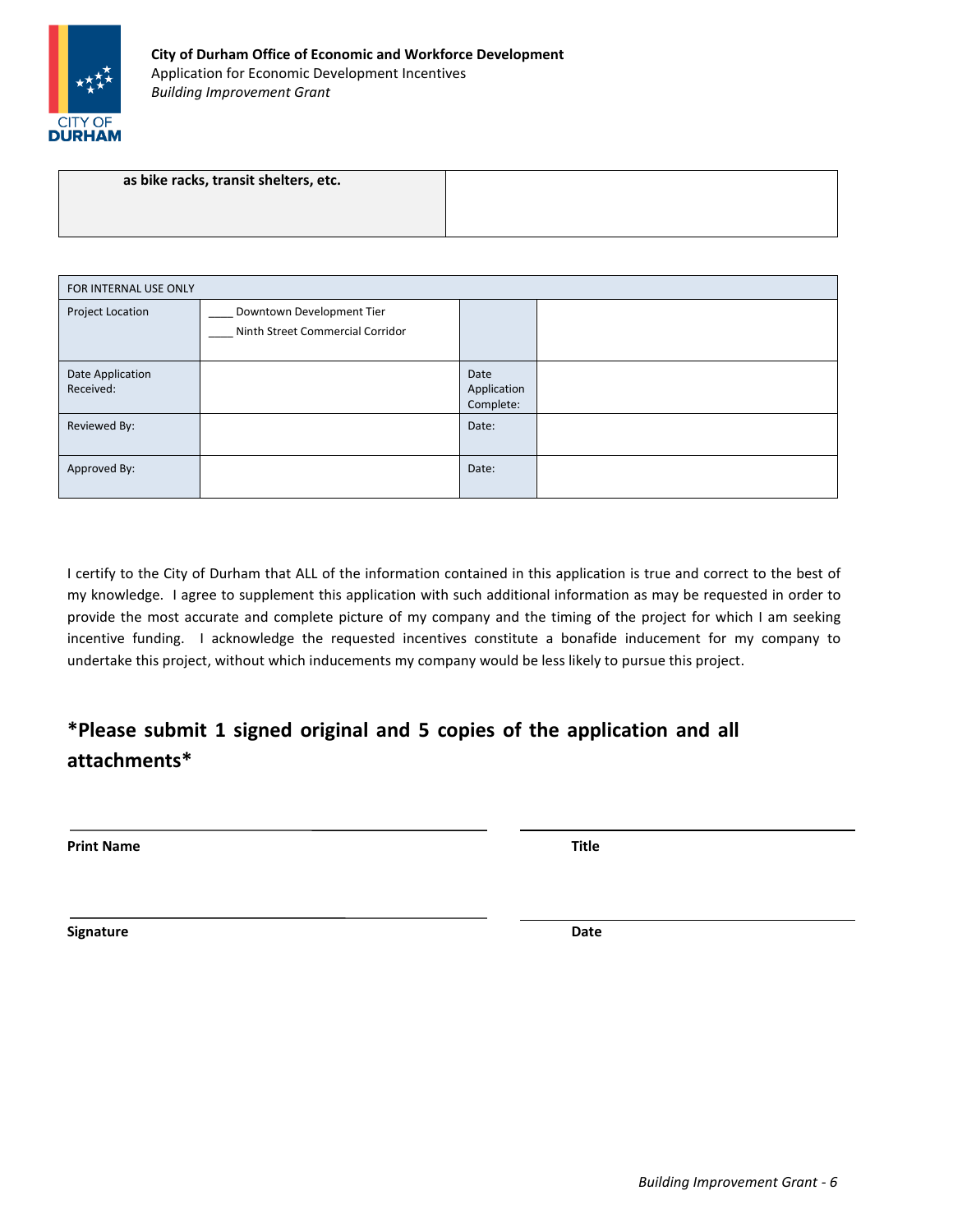

# **Appendix A**

**The Building Improvement Grant Business Plan should be at least three pages describing points 1 thru 6 below**:

- *1. Outline company goals and the company's purpose, define its mission and explain what it intended use for the building.*
- *2. Provide information regarding the company's proposed structure as well as the qualifications and backgrounds of its key people.*
- 3. Provide a comprehensive narrative statement that sets out the management plan they intend to follow and illustrates how their plan will serve to accomplish the work. Strongest consideration will be given to those proposals that can demonstrate how the intended project will remove blight, rehabilitate vacant and/or boarded buildings and stimulate the creation of new retail business development and job creation.
- 4. Elaborate on your project's financial position including detail on total expenses and revenues. Include annual rents, vacancy rates, and net cash flow for at least 1 year or longer if available.
- *5. Briefly discuss obstacles and risks to the business plainly in this section, and add potential strategies on how to overcome them.*
- *6. Narrative description of the proposed development, including potential tenants/users, type of development, square footage of development, and target markets to be approached*

*A Finance Plan lists the estimated cost of the actual startup and how those costs are going to be met. Your finance plan should also provide an estimation of the income and cash flow for the company for at least one year preferably three years. See explanation of components of a finance plan described below in greater detail.*

### **The Balance Sheet**

The balance sheet is generated solely on an annual basis for the business and is, more or less, a summary of all the preceding financial information broken down into three areas, Assets Liabilities and Equity.

### **Cash Flow/ Operating Statement**

It shows a schedule of the money coming into the business and expenses that need to be paid. The result is the profit or loss at the end of the month or year. It is a strong indicator to indicate if you will need additional cash in order to meet expenses. Provide detailed yearly cash flow projections for at least 1 year, 3 years are preferable.

### **Development/Capital Budget**

Development/Capital budget needs to take into account all the expenses required to renovate the building. Clearly state the capital needed to start the business or to expand. It should detail how the capital will be used, and the equity, if any, that will be provided for funding. If a bank loan is required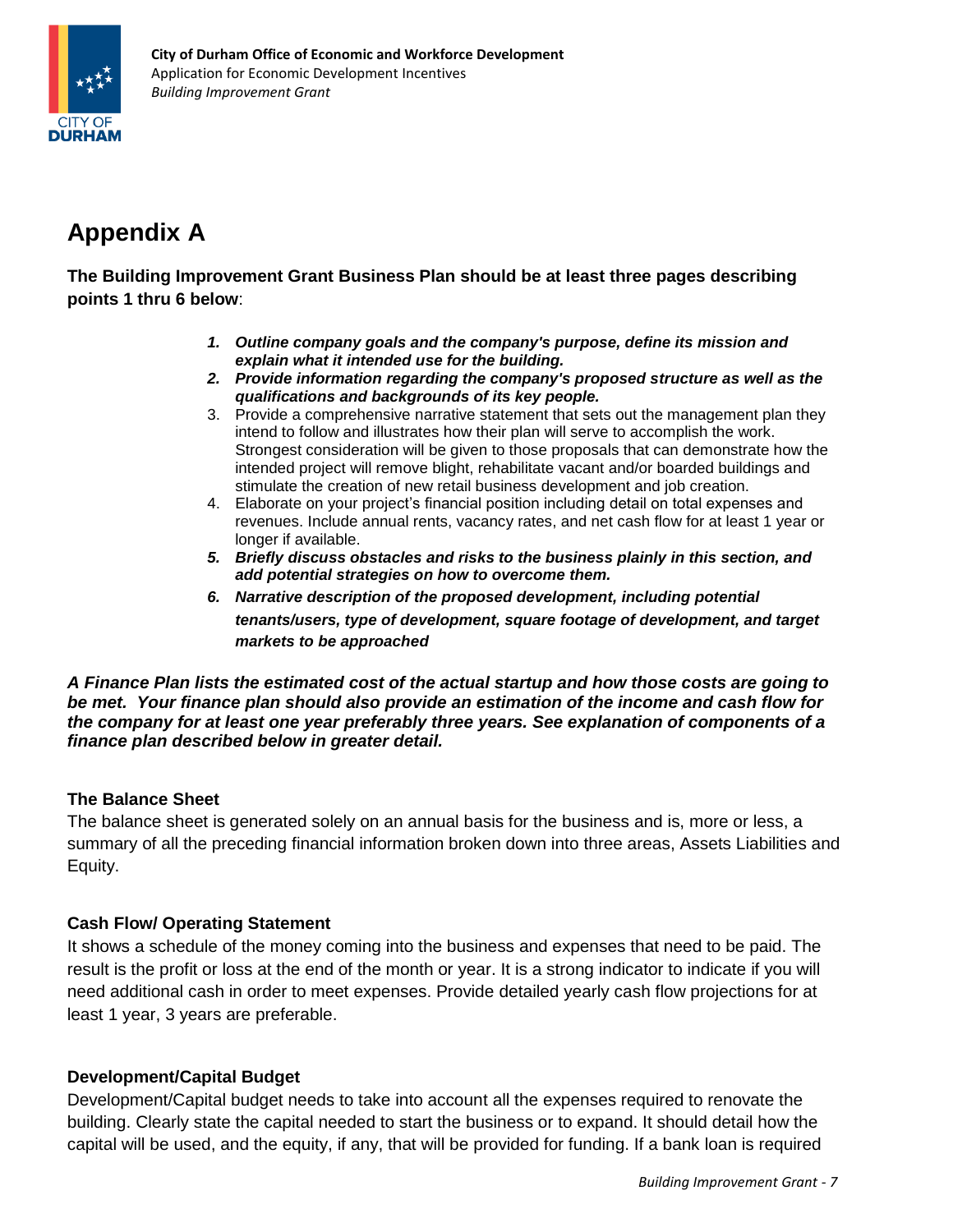

please submit a firm conditional commitment outlining the terms and conditions, signed by the bank and you, as well as an estimated detailed development project schedule with a project timeline.

# **Appendix B**

**Evaluation Criteria for Proposed Building Improvement Grant Projects within the Downtown Development Tier and the Ninth Street Commercial Corridor**

| <b>CRITERIA</b>                                                                                                                                                                                                                                                                                        | <b>SCORE</b>  |
|--------------------------------------------------------------------------------------------------------------------------------------------------------------------------------------------------------------------------------------------------------------------------------------------------------|---------------|
| Retail restaurant or office space exceeding 1,500 square feet on first floor<br>1.<br>a. $2,000 + square feet - 5 points$<br>b. $1,500 - 1,999$ square feet - 4 points<br>c. $1,000 - 1,499$ square feet - 3 points<br>d. $500 - 999$ square feet $-2$ points<br>e. $250 - 499$ square feet $-1$ point | Max of 5 pts  |
| Appropriate rehabilitation of contributing building in a designated historic district or individually<br>2.<br>listed historic property                                                                                                                                                                | Max of 5 pts  |
| Greater than 50% of 1st floor frontage is transparent windows<br>3.                                                                                                                                                                                                                                    | Max of 5 pts  |
| Rehabilitates a blighted property<br>4.                                                                                                                                                                                                                                                                | Max of 15 pts |
| Reuses a vacant or underutilized property<br>5.                                                                                                                                                                                                                                                        | Max of 10 pts |
| Development of an environmentally impaired building<br>6.                                                                                                                                                                                                                                              | Max of 5 pts  |
| High quality and environmentally friendly building materials<br>7.                                                                                                                                                                                                                                     | Max of 5 pts  |
| Financial analysis supports the project and demonstrates need for assistance<br>8.                                                                                                                                                                                                                     | Max of 30 pts |
| 9. Level of experience that developer, or development partner, has developing comparable<br>projects successfully                                                                                                                                                                                      | Max of 15 pts |
| 10. The Project has elements that are aligned and consistent with the following 3 plans that have<br>been approved by City Council - Updated DT Master Plan, City Center Market Study, RKG Study                                                                                                       | Max of 3 pts  |
| 11. Potentially increases the tax base of the property being redeveloped (based upon estimates<br>from County Tax office)                                                                                                                                                                              | Max of 2 pts  |
| Bonus Criteria (max of 5 points each)                                                                                                                                                                                                                                                                  |               |
| 12. Plan includes mixed use development with a quality housing component (live/work including<br>workforce housing with retail on 1st floor)                                                                                                                                                           | Max of 5 pts  |